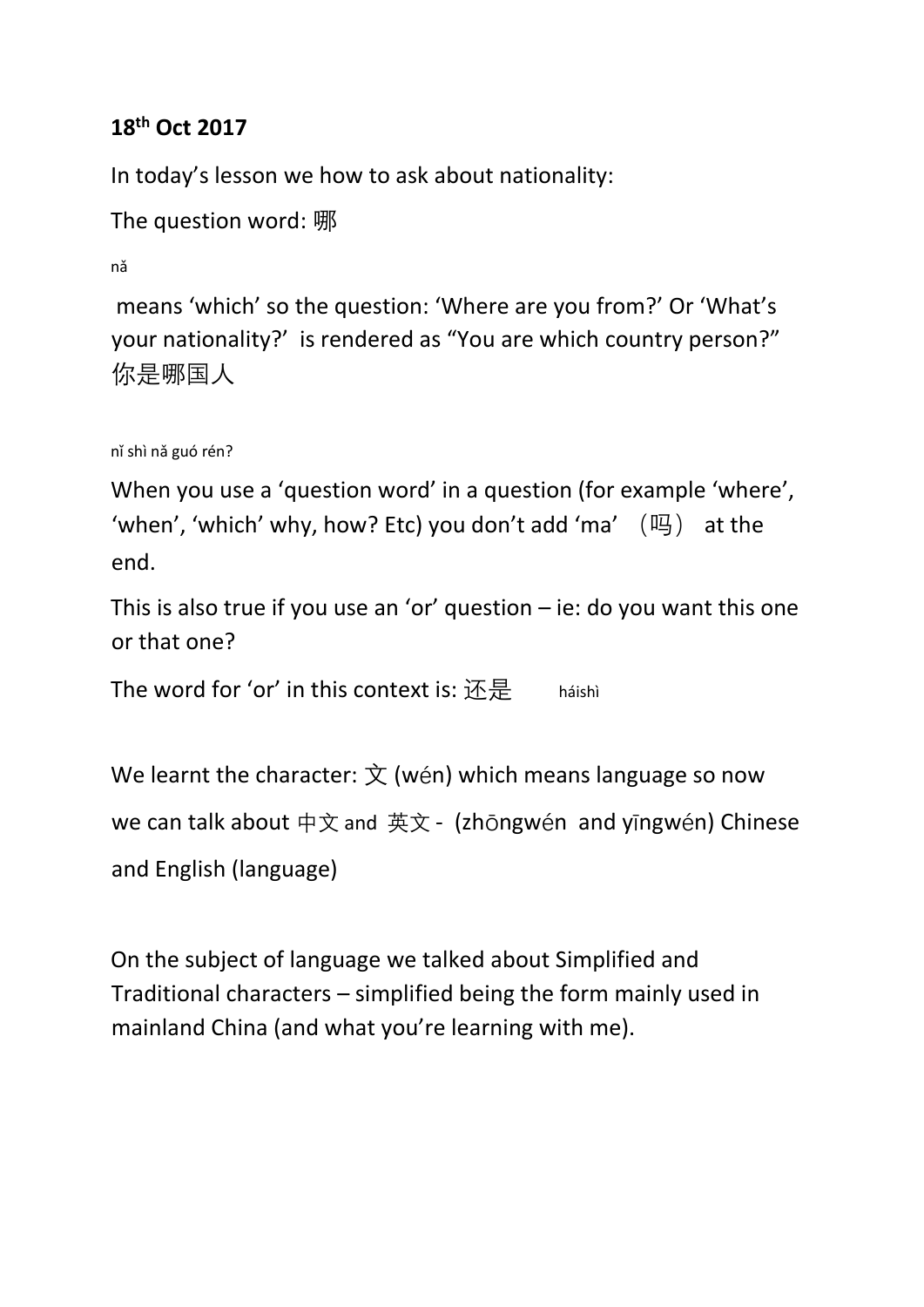I explained that characters can be divided into 3 types:

1) Ones which are made up of just one radical – which indicates the meaning – such as:

 $\pm$  (woman nǚ) and  $\lambda$  (person/people)

2) Then there are characters which are made of more than one

component which together illustrate meaning, such as: 国

(country) (guó) made up of 'enclosure' and 'imperial jade'

Or 好 (hǎo) (made up of 'woman' and 'child')

3) Then finally there are characters where one component indicates meaning and another component indicates (or hints at) pronunciation. An example would be:  $\mathfrak{L}$  (red)

Here the first component means 'silk', giving a clue to meaning, and the second component is the

'phonetic' – 'gong' which hints at the pronunciation of the character which is: hóng

Another example would be the character  $\lambda$  (rèn) which is found in the 'word' 认识 (rènshí )– meaning 'to know' or 'to recognise'.

Remember the expression:

认识你很高兴 (Pleased to meet you)

Here the first component indicates that it is something to do with speech or language, the second component hints at the pronunciation 'ren'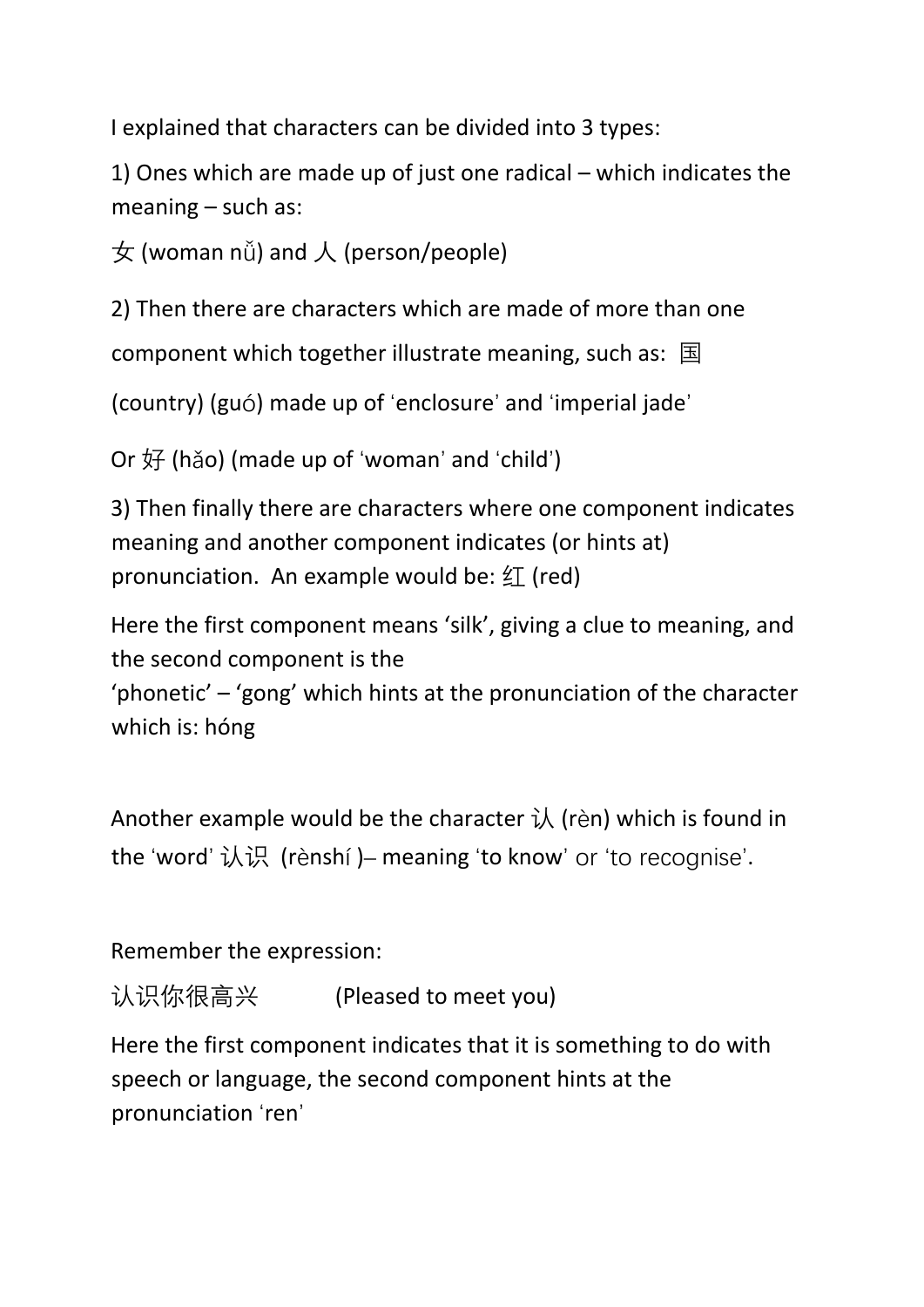To talk about day and date we need two more characters (both very important 'radicals'.

月 yue = month or moon

 $\boxminus$  rì = sun or day

1949 年 10 月 1 日 (on the principal of largest to smallest so the year comes first)

day  $#$  nián = year

We also learnt the names of some countries: